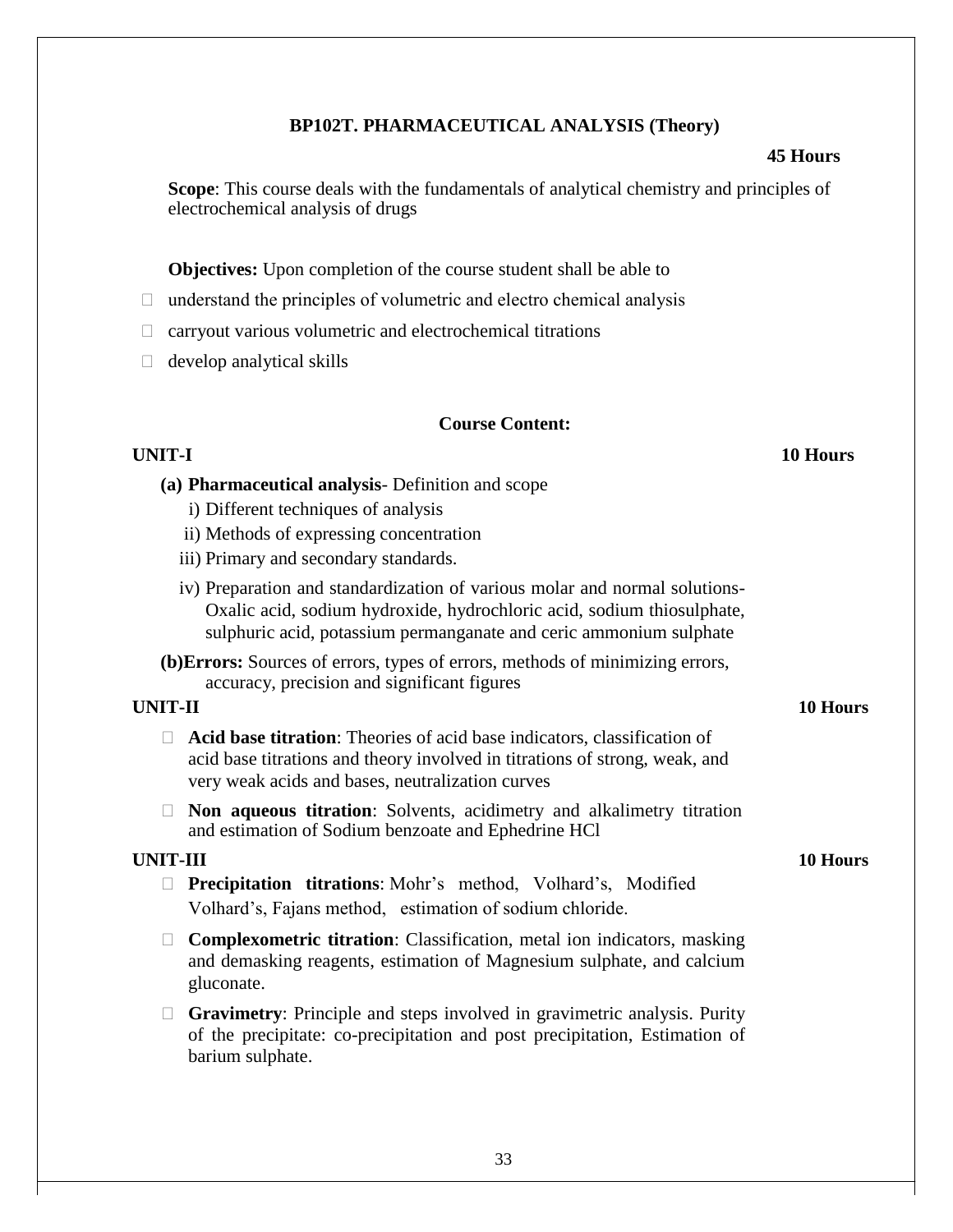# **UNIT-IV 08 Hours**

## **Redox titrations**

(a) Concepts of oxidation and reduction

(b) Types of redox titrations (Principles and applications)

Cerimetry, Iodimetry, Iodometry, Bromatometry, Dichrometry, Titration with potassium iodate

## **UNIT-V 07 Hours**

## **Electrochemical methods of analysis**

- **Conductometry** Introduction, Conductivity cell, Conductometric titrations, applications.
- **Potentiometry -** Electrochemical cell, construction and working of reference (Standard hydrogen, silver chloride electrode and calomel electrode) and indicator electrodes (metal electrodes and glass electrode), methods to determine end point of potentiometric titration and applications.
- **Polarography**  Principle, Ilkovic equation, construction and working of dropping mercury electrode and rotating platinum electrode, applications